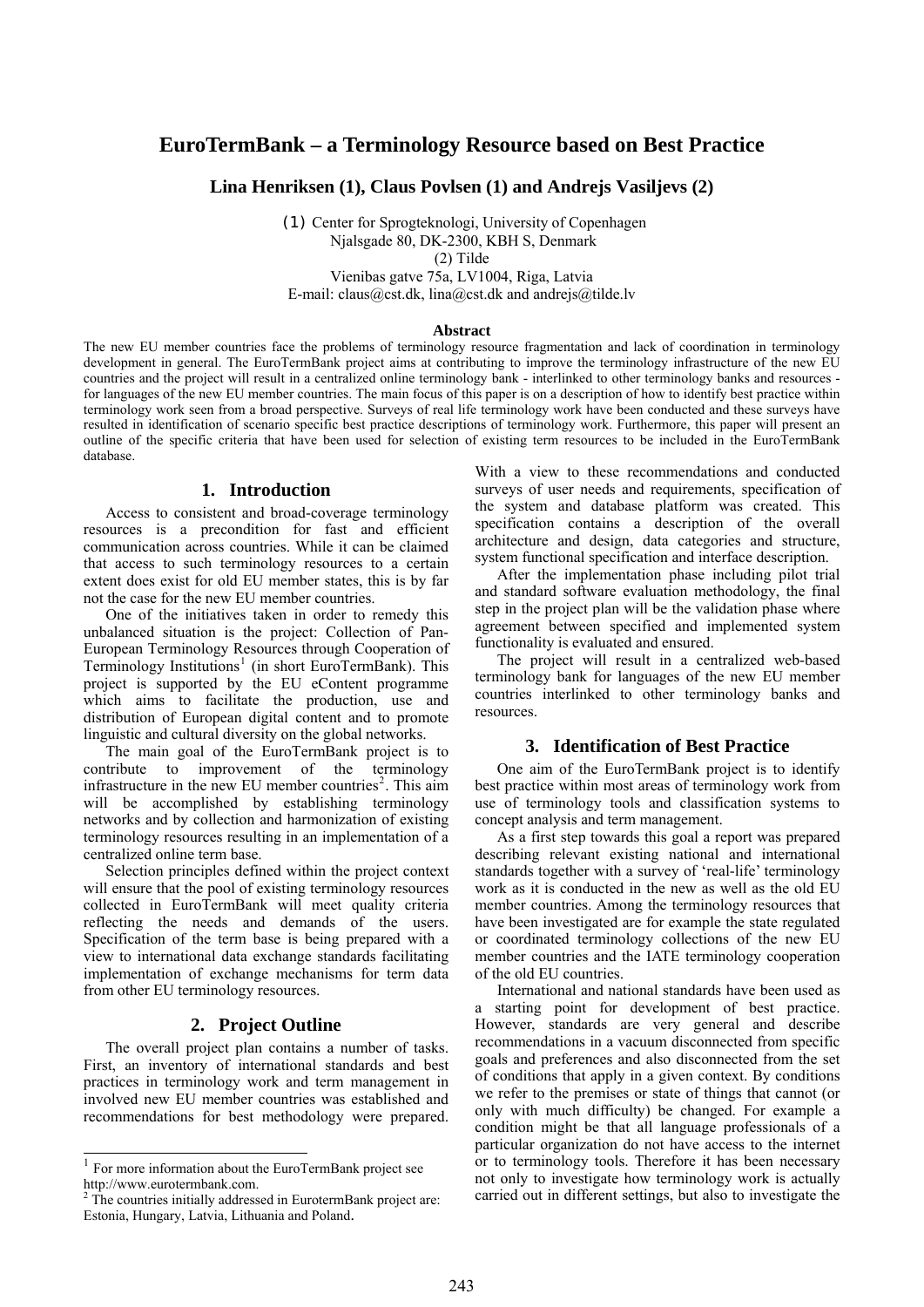conditions and goals of the particular terminology settings.

In the following we will describe the conditions and goals that have been identified during the project and by an example demonstrate how different sets of conditions and goals influence the outline of best practice within the new EU states involved in the EuroTermBank project.

# **3.1. Goals and Conditions**

Goals and conditions identified in the above mentioned survey were collected and project partners prepared in cooperation with terminology resource owners an assessment of the influence of each condition and the importance of each goal by assigning scores to them. The aim of allocating scores was i.a. to identify sets of goals and conditions that typically co-exist as a first step towards establishment of a number of fixed scenarios with best practice descriptions for each terminology task.

The tables below show goals and conditions considered as having a profound impact on terminology methodologies.

| Goal            | <b>Explanation</b>                    |  |  |
|-----------------|---------------------------------------|--|--|
| High quality in | Terminology work is based on sound    |  |  |
| general terms   | research principles; consistent, non- |  |  |
|                 | ambiguous, broadly accepted etc.      |  |  |
| Harmonization   | In many contexts an inherent part of  |  |  |
|                 | 'high quality'                        |  |  |
| Exchangeability | Exchange of data between<br>term      |  |  |
|                 | resources using standard approved     |  |  |
|                 | exchange methodology                  |  |  |
| Availability    | Terminology available to external     |  |  |
|                 | users                                 |  |  |
| Speed and up-   | Speed of terminology work and data    |  |  |
| to-dateness     | that are always up-to-date            |  |  |

| <b>Condition</b> | <b>Explanation</b>                      |  |
|------------------|-----------------------------------------|--|
| Terminology      | Users may have access or no access to   |  |
| tools            | these tools. Terminology tools in this  |  |
|                  | context include corpus/term extraction  |  |
|                  | tools, but not the term base itself     |  |
| of<br>Type       | May include or exclude terminologists   |  |
| language         | and domain experts                      |  |
| professionals    |                                         |  |
| Financial        | Satisfactory or unsatisfactory          |  |
| situation        |                                         |  |
| Language(s)      | Mono-, bi- or multi-lingual             |  |
| in               |                                         |  |
| terminology      |                                         |  |
| resource         |                                         |  |
| Domain           | Broad or focused                        |  |
| coverage         |                                         |  |
| Purpose:         | Some organizations have translation as  |  |
| translation,     | their<br>main focus. Some also have     |  |
| coordination,    | coordinating and regulatory obligations |  |
| regulation       |                                         |  |

#### Table 1: Goals

Table 2: Conditions

#### **3.2. Scenarios**

 The scenarios that were identified are based on the distinction between international, national and local terminology settings.

The international scenario is concerned with coordination and management of multilingual terminology work in a well-organized infrastructure and primarily concerns approval/dismissal and harmonization of terms.

The main activities in a national scenario are similar to those of an international scenario though one main distinctive element is that terminology work at the national level usually is mono- or bilingual. Another difference is that organizations belonging in a national framework in some countries have regulatory obligations as well.

The local scenario covers organizations that do not belong in an international or national framework and concerns terminology work that involves translation/creation of documents and often coinages of new terms. Characteristic features in a local framework are that terminology work usually is limited to one or a few closely related domains, that harmonization does often not play a significant role and that restricted budgets and tight time frames are more likely than in national or international frameworks.

These three scenarios represent schematic frameworks of terminology work. Requirements, aims and<br>circumstances can differ some, even within one circumstances can differ some, even within one framework. Therefore best practice described for one scenario may also in some cases be applicable for an organization that would in this context belong in another scenario. Besides, some factors, not mentioned in the above goals and conditions, also play a role as for example the nature and size of the particular organization. The impact of these factors has however been assessed as less measurable and clear.

The below tables show typical goals and conditions in the international, national and local scenarios.

| <b>International</b> | <b>National</b>     | Local                         |
|----------------------|---------------------|-------------------------------|
| High quality<br>in   | High quality<br>in  | Tight<br>time                 |
| general terms        | general terms       | frames<br>coexist             |
|                      |                     | with - and put                |
|                      |                     | limitations<br>on             |
|                      |                     | requirements for              |
|                      |                     | - high quality                |
| Harmonization is     | Harmonization is    | Harmonization is              |
| high priority        | high priority       | not a priority                |
| Exchangeability      | Exchangeability     | Exchangeability               |
| is high priority     | is high priority/is | is often not<br>- a           |
|                      | sometimes not a     | priority                      |
|                      | priority            | (recommended                  |
|                      | (recommended        | as high priority)             |
|                      | as high priority)   |                               |
| Availability<br>1S   | Availability<br>is. | Availability<br><sub>1s</sub> |
| high priority        | high priority       | not a priority                |

Table 3: Goals in the international, national and local scenarios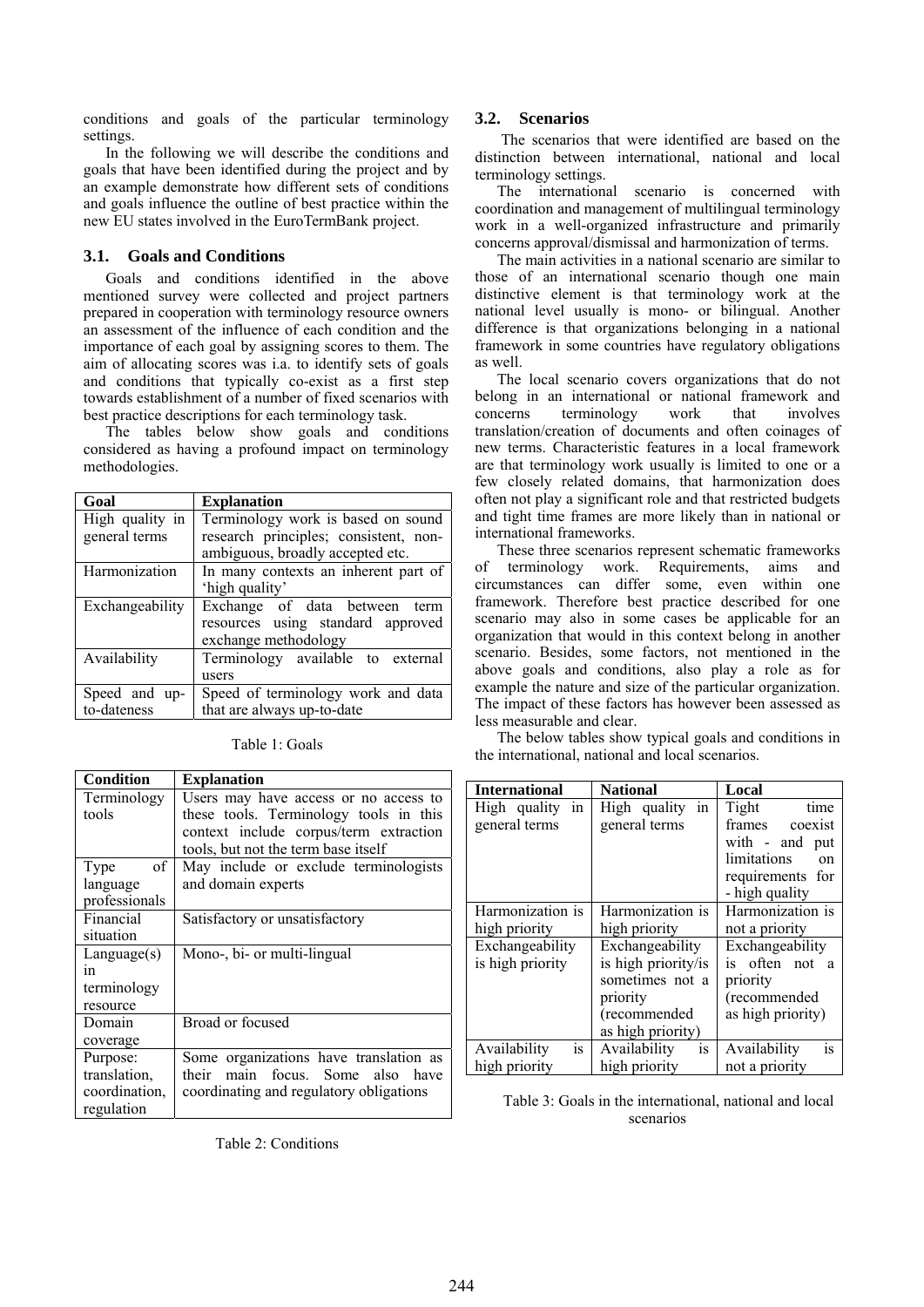| <b>International</b>   | <b>National</b>        | Local                        |
|------------------------|------------------------|------------------------------|
| Access<br>to           | Access/no access       | No<br>access<br>to           |
| terminology            | terminology<br>to      | terminology                  |
| tools                  | tools                  | tools                        |
| οf<br>All<br>types     | of<br>All<br>types     | Terminologists               |
| language               | language               | often not part of            |
| professionals          | professionals          | terminology                  |
| represented            | represented            | developer team               |
| Adequate               | Adequate               | Often a<br>tight             |
| financial support      | financial support      | budget                       |
| Multilingual           | Mono-<br><sub>or</sub> | Usually bi-<br><sub>or</sub> |
|                        | bilingual              | multilingual                 |
| <b>Broad</b><br>domain | Broad<br>domain        | Focused domain               |
| coverage               | coverage               | coverage                     |
| Coordination           | Coordination           | Usually                      |
| (translation)          | (regulation,           | translation                  |
|                        | translation)           |                              |

Table 4: Conditions in the international, national and local scenarios

Terminology work involves many types of activities and most of these activities have been dealt with in the EuroTermBank project with a view to extracting best practice. For this paper *data structure* of a terminology data base has been selected to demonstrate how best practice differs from one scenario to another.

#### **3.3. Best Practice with respect to Data Structure**

Irrespective of terminology scenario it is as a principal rule recommended to observe the basic data modeling principles as described in ISO 12200:1999 and 12620:1999. This will ensure exchangeability and facilitate recognition and comprehension of data categories for new or outside users. Principles of these ISO standards i.a. involve that the term entries:

- are concept oriented
- contain a rather broad selection of data categories that permits the necessary level of detail (data categories and the contents of these should reflect each other precisely)
- permit full descriptions of each term (NOT: *main term* with descriptions and *synonyms* with no possibility of descriptions)

### **3.3.1. Local Scenario**

In a local scenario some conditions and goals that will have significance for the design of a data structure are for example *tight time frames,* that it is usually *translation oriented*, that *exchangeability* should be high priority and that terminology work is usually restricted to *few domains*. These criteria speak in favour of a highly customized and only moderately exhaustive data structure where data categories are consistent with the requirements of the particular application area and have a translation related focus.

A focus on translation requirements implies coverage of more than one language. It must therefore be considered whether it is necessary with descriptive concept related information as *definition* or *explanation*  for each language or only for one language. If the term collection is multilingual a *definition* for each language is usually necessary. If the term collection is only bilingual it may not be necessary.

A focus on translation requirements also indicates inclusion of data categories permitting sufficient information about the use of a term, for example different types of grammar information, context information and collocation information. Some translation settings may also require grammar information for each word of a term. Furthermore, it is often considered very important to document the degree of equivalence between terms of different languages. Data categories that could be relevant in this respect are for example *false friend, directionality* and *transfer comment.*

The below data structure containing four levels reflects a multilingual terminology setting permitting for example concept descriptive information for each language and grammar information for each word. In multilingual as well as bilingual terminology settings it can however be considered to omit the word level and locate grammar information at the term level instead. In some bilingual terminology settings it can also be considered to have a *definition* for only one language. Consequently, the data structure in a bilingual framework may include only 2 levels, namely concept and term levels.



Figure 1: Data structure

#### **3.3.2. National Scenario**

Conditions and goals influencing the design of a data structure in the national scenario are *adequate financial support*, *exchangeability, broad domain coverage* and *high quality* in general terms. Besides, a national term collection is aimed at terminology *coordination and regulation* rather than at translation. These criteria point towards a data structure that permits an exhaustive selection of data categories covering very different user requirements and enabling users to develop entries for very different purposes and of a very high quality.

This implies that the data structure should often contain 2 levels: concept and term levels (at least when the term collection is monolingual) and that data categories should represent a wide selection of information types and include term status qualifiers